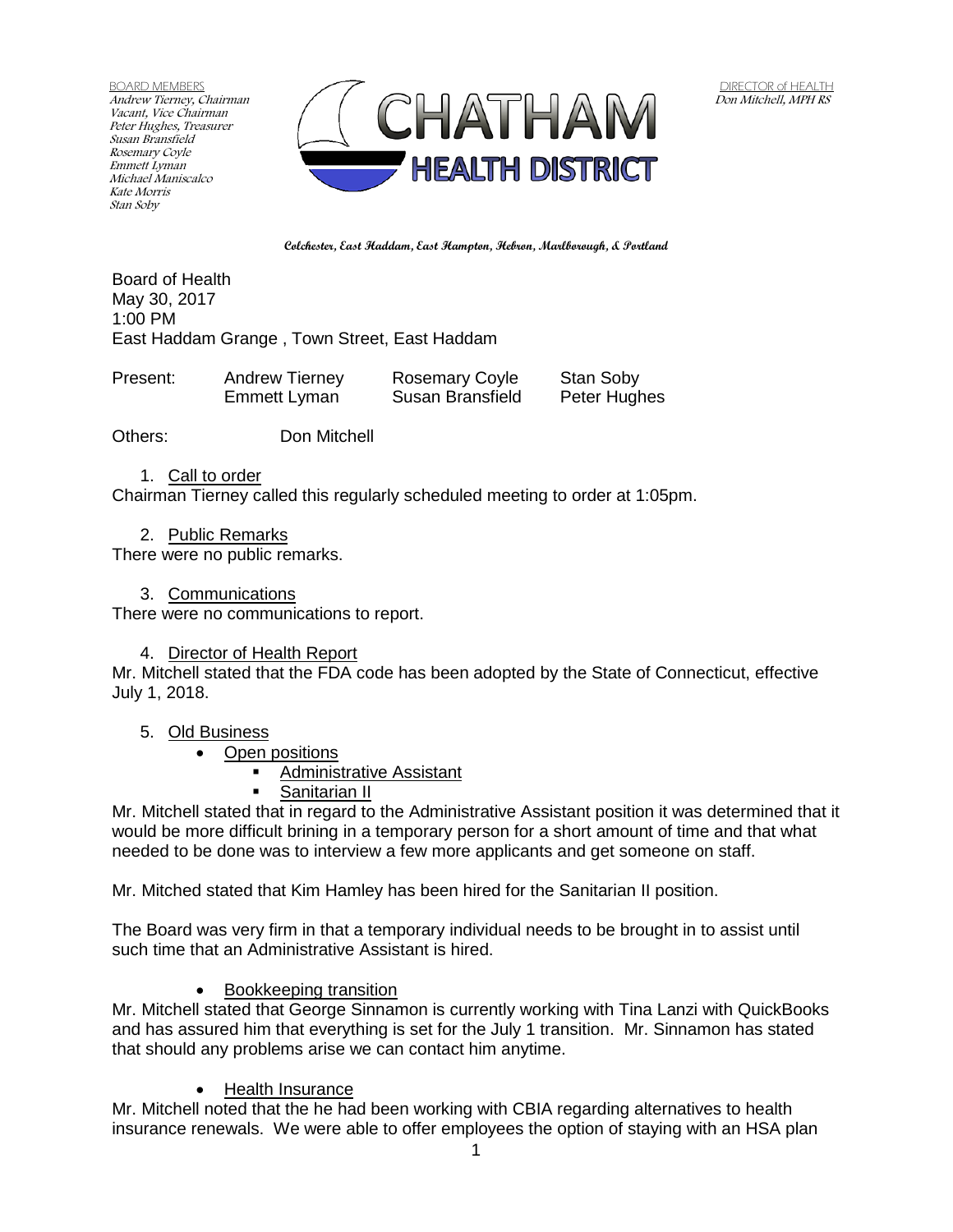through Harvard Pilgram or for an additional cost to be paid by the employee an HSA plan through Connecticare or a POS through Harvard Pilgram or Connecticare. The new hire will not be taking the District health insurance.

# 6. New Business

Everbridge discussion

Discussion was held regarding fluctuating quotes received for the Everbridge renewal. The Board requested Mr. Mitchell contact the president of Everbridge to get firm numbers. It was assured that the contract for this coming year would be renewed. However, alternatives to Everbridge and funding would be discussed for the FY18-19 budget.

• Health Insurance /Workman's Compensation/Property and Liability Mr. Mitchell stated that all insurance are set for renewal July 1.

Director's contract/director's performance review

Mr. Mitchell stated that a Personnel, Policy, and Budget Committee meeting was held. It was noted that an evaluation should have been conducted at 4 months and 1 year. Evaluation forms were distributed to the Board members and were requested to be returned to Chairman Tierney by July 11<sup>th</sup>. The Committee recommended extending Mr. Mitchell's current contract, which expired June 30, for 2 months.

## **Motion was made by Mr. Hughes, seconded by Ms. Bransfield, to extend Mr. Mitchell's contract for 2 months. Vote was unanimous in favor.**

Mr. Mitchell noted the following office coverage: Steve Knauf-Hebron Jaime Ellis-begins her day in Hebron and then covers Marlborough Liz Davidson-Tuesday, Wednesday, Thursday Portland Jim Karrenberg-Colchester East Hampton doesn't have specific coverage, applications are picked up and reviewed by available staff. Kim Hamley will be covering East Haddam

Discussion was held regarding applications not being accepted in the East Hampton building department. Mr. Mitchell noted that reviewing applications is somewhat difficult in this manner and it is unknown if all applications are even being reviewed by the District. Mr. Hughes stated that when the District was formed it was agreed that all the towns would conduct business the same way. The Board expressed concern for the possible loss of revenue if applications are not being reviewed and consensus was that applications need to be taken in with building applications and a sanitarian should be covering the office. Mr. Hughes noted that Marlborough activity is fairly slow and that Jaime Ellis could be sent to East Hampton Building to review applications.

Discussion was held regarding the new part time individuals and badging staff. Mr. Mitchell stated that he would get together with Andy Goff with Portland Fire. Mr. Mitchell requested authorization for continued overtime due to the new hire not starting until August  $1<sup>st</sup>$ . Consensus of the Board was to allow the overtime to continue.

Brief discussion was held regarding the St. Clements fire. It was clarified that the fire was at the marina that is located in East Hampton. Mr. Mitchell stated that the marina is not a licensed food establishment and it was the understanding that food would be catered from the licensed St. Clements kitchen and there would be no food prep for the building approved for storage and a bathroom facility. Consensus of the Board was for Mr. Mitchell to address a letter to St.